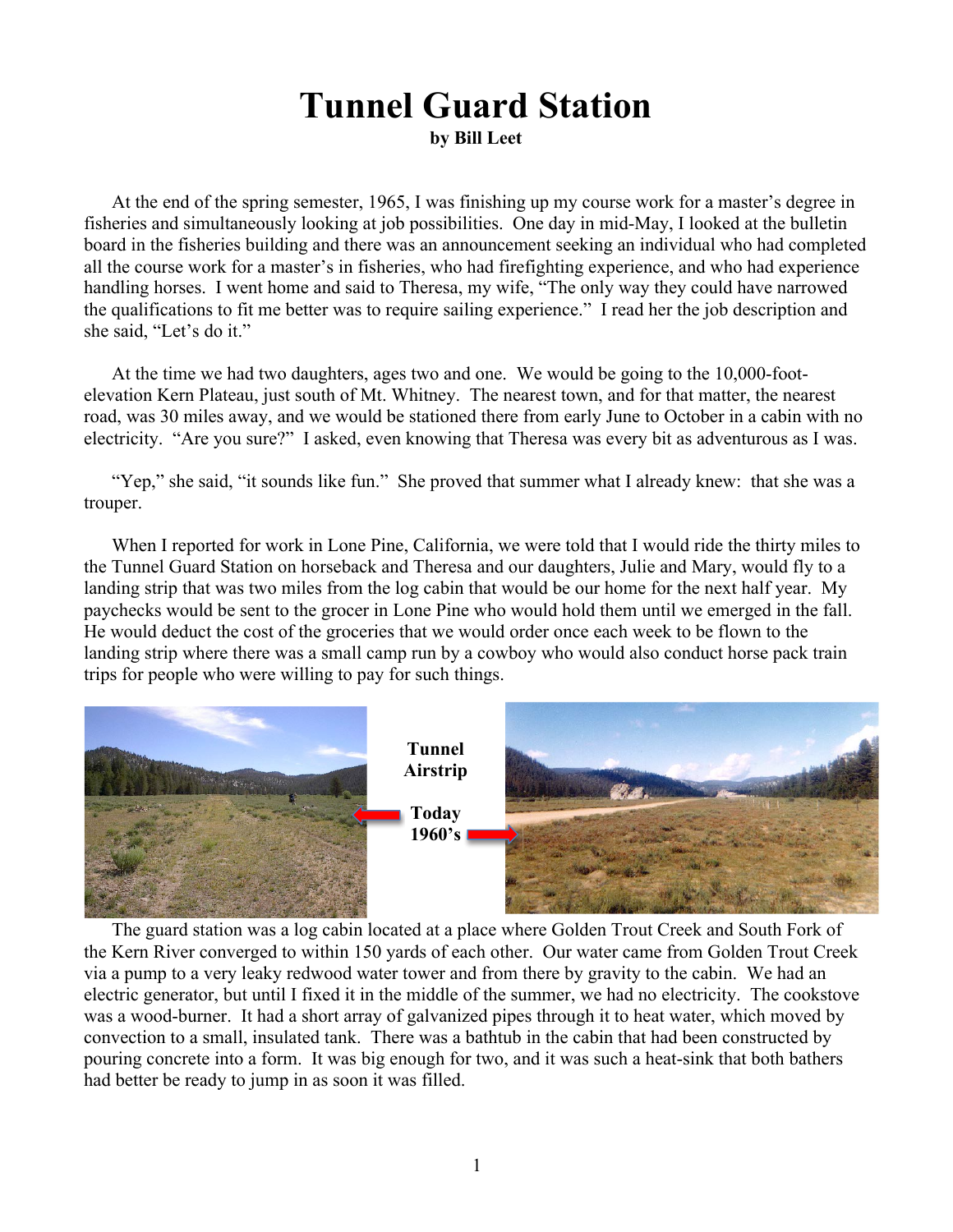Because of the close proximity of Golden Trout Creek and The South Fork of the Kern, ranchers in the South Fork drainage had, in bygone years, constructed a tunnel at the convergence to capture the Golden Trout Creek flow. Battles among the ranchers in the two watersheds ensued and eventually the tunnel either collapsed or was blown up.

Our transportation was by horse or by wagon. There were two saddle horses, two mules, and a wagon that the mules pulled as a team. There was nobody there to show me how to put the harnesses on the mules, so I had to figure it out myself. The whole array is fairly self-explanatory: the collar goes on the neck, the hames go into a slot in the collar. There's a loop that fastens under the tail, so puzzling over how to harness the mules was like solving a puzzle, but not a long-term proposition. I did, however, make a key error. Each of the reins is forked so that there are two ends to each rein. The correct way is to put the right fork of each rein on the right side of each animal, and the left fork on the left side of each animal. Thus, when a given rein is pulled both heads are pulled in the same direction. Not knowing this, I connected the right rein to the right side animal (one end on each side of the head) and the left rein to the left animal.



At the point where the tunnel between the two rivers used to be, there is a curve and depression in the road leading to the landing strip two miles away. So our first trip to pick up groceries was an adventure. Theresa and I loaded ourselves and the two girls into the wagon and headed out. The curve was no more than a hundred yards down the road, and there ended our first wagon ride. I pulled on the rein to guide the mules around the curve and they went straight. The wagon tipped over and we all fell out. "I must have done something wrong," I say to Theresa. I don't remember how I reasoned out what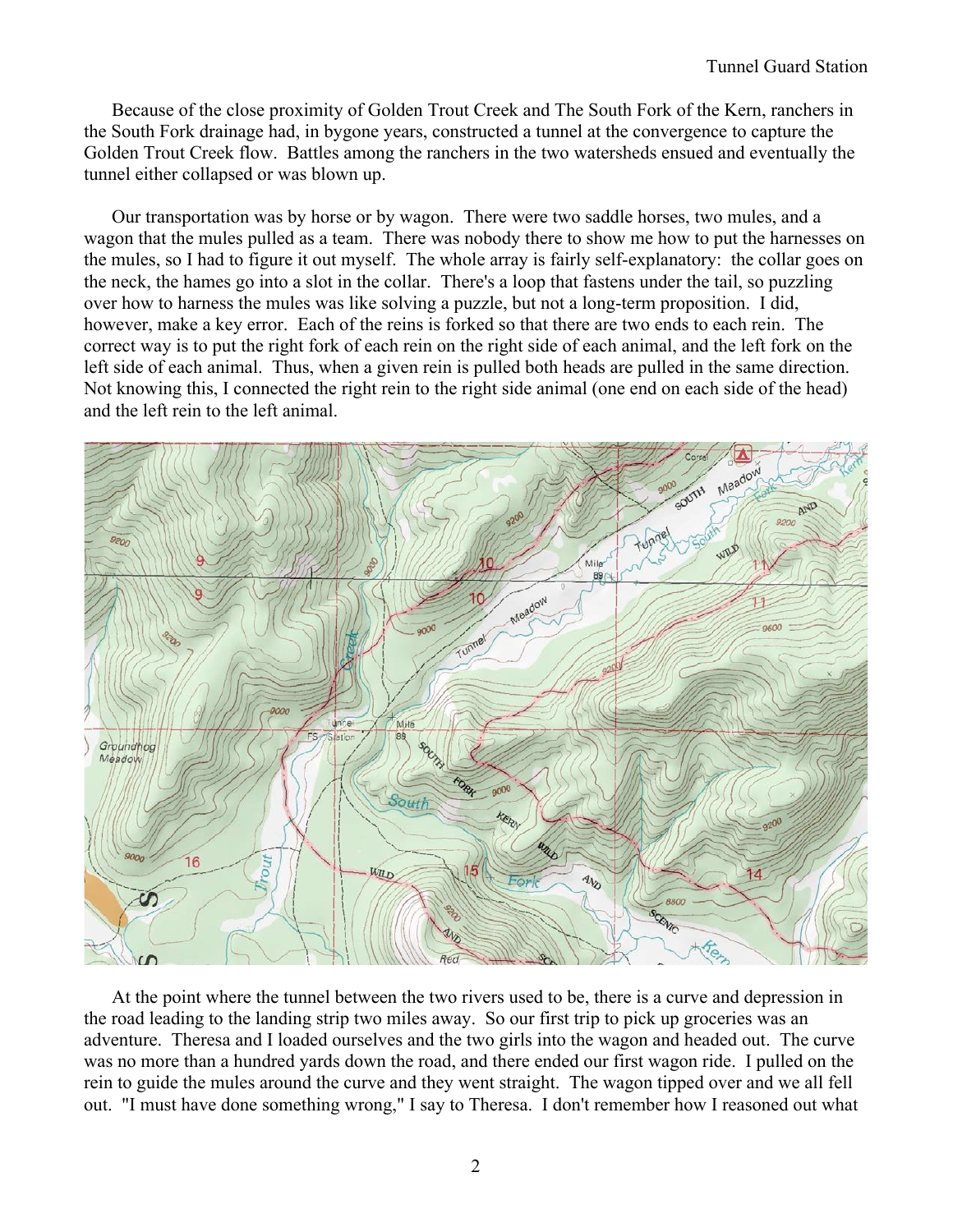the error was, but I did, and we got the mules to tip the wagon back on its wheels and pull it out of the ditch. From then on we never had a problem. One side note: At the time there was an Air Force base in Nevada not far from Tunnel and the pilots apparently tested the responsiveness of the aircraft to the



crags and valleys of the Sierra. Sonic booms were common. I feared that one might occur while I was fastening the tail loop to a mule and the boom would scare the beast into kicking me. Eventually, the feared event happened, and the mule did nothing.

Incidental to our indoctrination, we were told that a rancher by the name of Bill Thornburgh would be driving his cattle past our cabin on the way to a place two or three miles farther along the trail where he

had a Forest Service grazing allotment and cabin. Indeed, a few days after we got settled in, Bill came through accompanied by his two daughters aged about ten and twelve, I would guess, and about 100 head of cattle. The daughters were dressed identically in green and white western shirts and white cowboy hats. They rode straight in the saddle and both had a long single braid. I couldn't help thinking, wow, maybe that's my two girls in ten years or so. Bill chatted briefly and said he'd be back to see us in a day or two.

Since we had no expenses other than groceries, we ate well. At the time, Theresa and I were both beer drinkers and the first time we called in the order on the hand crank phone in our cabin, we included a couple cases of beer. Fred, the grocer, told us that he wasn't supposed to send beer up, but he'd send us one case. I told him to include one case each week with whatever else we ordered. He agreed. So each week we had 24 cans of beer to share and the question became whether to have three cans a day or to skip some days so we could have more. Occasionally, we would skip several days in a row to stockpile some of the beer.

We'd been there a couple of days when Bill Thornburgh came back to visit. He had a couple of pounds of liver from a steer he had just butchered. I have never been a fan of liver, but this one was good. He said the steer was hanging and he'd be back with some steaks. A week or so later he came back with the entire loin. He sat around for a while and we talked ranching. There was a meat saw hanging on the wall in the kitchen, so I cut the loin up, wrapped it in some freezer paper that had been left, and put it into the small freezer atop the propane refrigerator. We rationed the steaks out over the summer, although later in the summer Bill brought us more. He became a regular visitor, sometimes just to chat and sometimes to help with some chore or other that I couldn't accomplish on my own. Once a week when we went to the airstrip to pick up our groceries, we would visit with Bud Loniker and his wife Treva. In addition, hikers, fisherman, flying enthusiasts, and others would often stop on their way past the cabin, so we had a social life of sorts, even in this remote locale. At one point a couple of reporters from the Fresno Bee showed up to write an article about golden trout and what we were doing. We spent most of one night playing bridge and talking trout management.

We continued to ration beer, and during the course of the summer, we accumulated a stockpile. So we decided to have a party. Bill came down from his place, and Bud and Treva came up from their camp and we drank beer, sang songs, and had a fun time. It was pushing midnight when they all mounted up and rode home. Near our cabin, there was another small cabin that was occupied by Orville Leo, a huge guy who was an offensive lineman at University of Nevada, Reno. He was in training and that included not drinking beer. He was constantly trying to bum beer from us, and I always said no, if he wanted beer he could buy it and go off his training routine. The guy would fume. Anyway, we didn't invite him. He never said a word.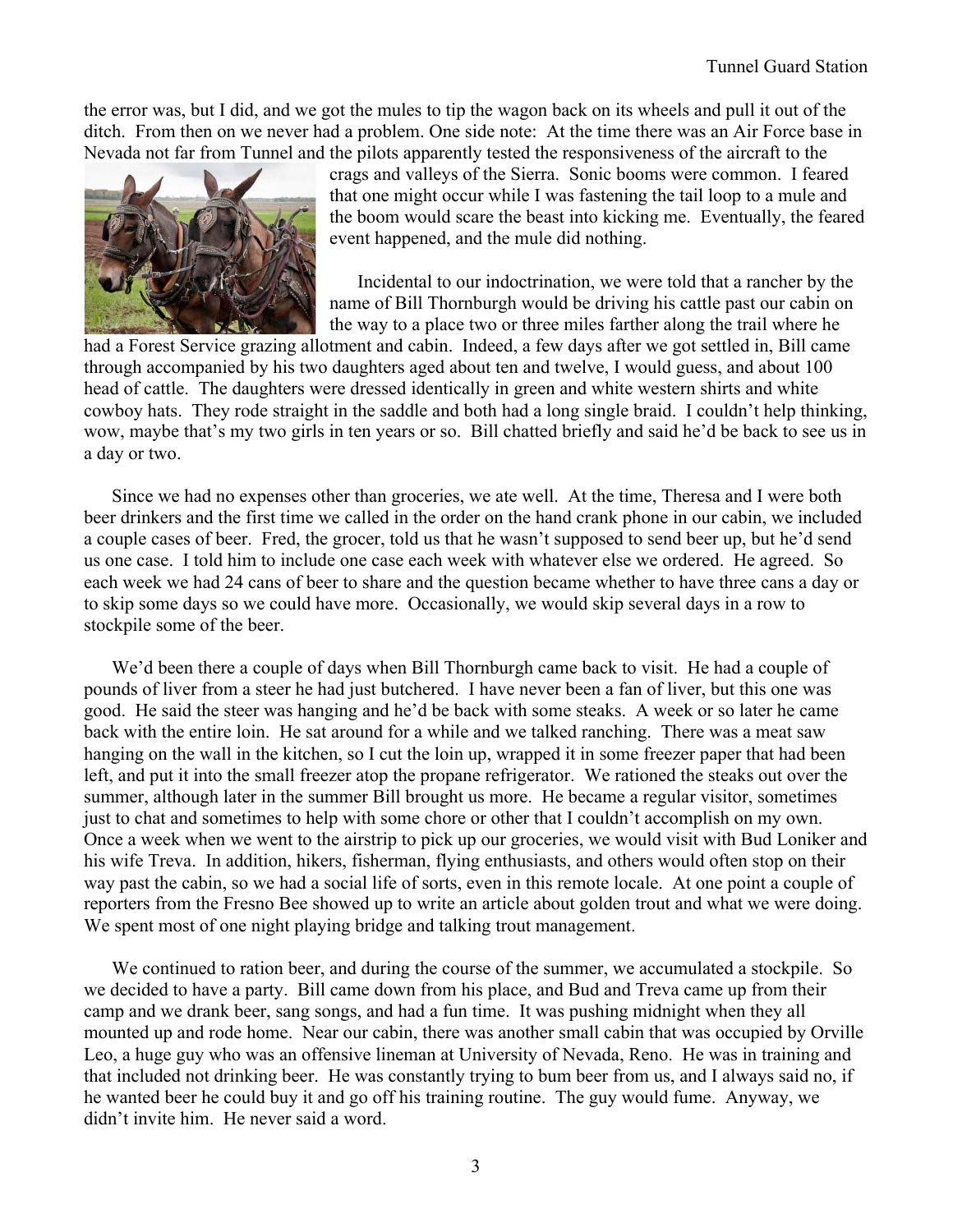My job was elementary: primarily creel census and stream bottom sampling. Three days a week I did labor-like chores for the Forest Service: painting the various outbuildings, maintenance, and the top priority, fire fighting as required. Lightning strikes up there were frequent, and I suppressed (to use the USFS word) three or four small fires. We had a wooden box hand crank phone that was connected to three different guard stations by a single wire. Each cabin had an identifying ring. During the first storm I got a call from the Forest Service office telling me that there were two old-fashioned blade-type switches under the eaves that I should throw whenever there was a storm. I said, "Let me go out and see if I see them." As soon as I dropped the receiver, lightning struck the wire and a ball of fire a foot or two in diameter emerged from the phone. It floated slowly through the cabin and lasted some 15 or 20 seconds, I would guess, and eventually just disappeared. It was an instance of ball lighting, and there are reports of fatal explosions being the ultimate fate of the phenomenon. As I remember, I put the receiver back in the cradle, threw the switches and did not use the phone again until the storm passed.

Theresa was required to record daily weather data from station there, but we could usually work around her schedule to take rides. On a couple of occasions we loaded the two girls into pack bags on the mules and went on rides to fish, and sometimes do some sampling.



On Golden Trout Creek there was a gigantic beaver dam and through some sampling procedures I ascertained that the insects that were being produced in the beaver pond were undesirable species, mostly houseflies. In the open flowing stream, the insects were mayflies, stoneflies, caddis flies, and other desirable species. Bill, as a cattle rancher, found the concept of different productivity and different insect production in different reaches of the stream interesting, and at one point he suggested that we take out the dam. We talked about how that might be possible, and he finally said that he had just the horse for the job. He showed up one day astride an enormous Appaloosa that he called his hog. With some ropes and the horse, we dismantled part of the dam, and Golden Trout Creek resumed its natural course and flow.

This is all to say that Bill Thornburgh became a pretty good friend during that summer. However, of all the people we met that summer, we only kept in touch with one – Bruce Peet who came through on a survey of some kind and wound up having to do some fire fighting – but eventually we lost track of him, too.

Fifteen years later, Theresa became ill and after a couple of sadly deteriorating years lost her life. Ten years after that, in 1990, my new wife, Mary-Helen and I were watching "Unsolved Mysteries" on television. Robert Stack, in hosting that show, had a Rod Serlingesque style, so it was with mystery and drama that we were told that the bleached skull that had been found in the desert east of Lone Pine had been identified as belonging to Bill Thornburgh. The hole in the skull could only have been made by a bullet fired at close range. "I knew that guy," I say to Mary-Helen, as my scalp prickled.

Although we listened with rapt attention, I don't now remember many of the facts that were given on the program. Recently, I have tried to find any reporting of the apparent murder, but have not been successful. My recollection, though very vague, is that the primary suspect was the husband or boyfriend of one of the daughters. During the show, one of the daughters was interviewed. I don't remember what she said, but I do remember that she was not attractive. She was overweight, had sort of a pasty complexion, and short messy hair. My memory of how she had looked as a child returned, and I could not imagine that this was the girl I had seen. Nor can I remember the assumed motive of the